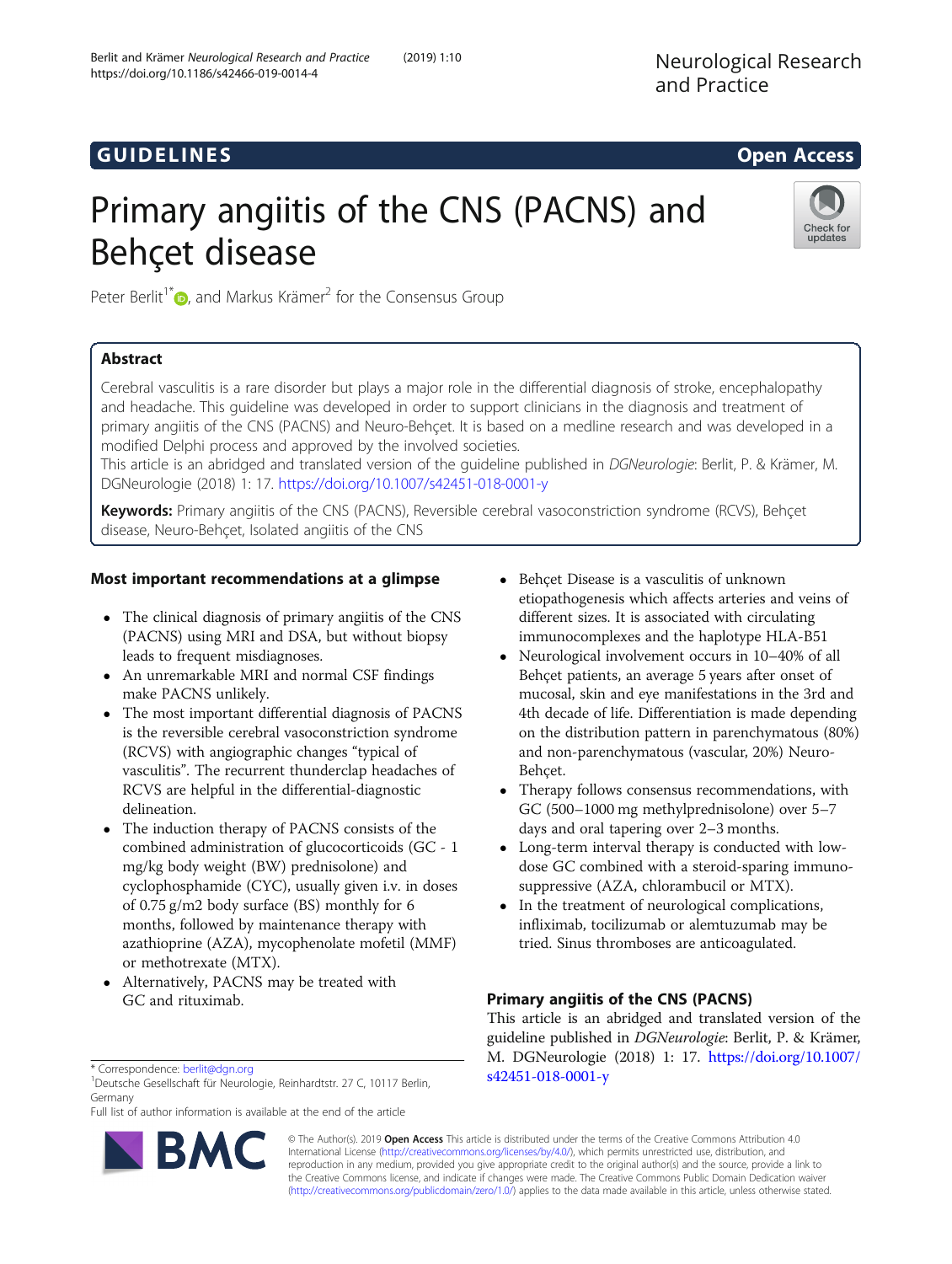## Definition and classification

Primary angiitis of the CNS (synonyms: isolated angiitis of the CNS, primary CNS-Vasculitis) (PACNS) is a rare disease affecting all age groups, which is probably too-frequently diagnosed without biopsy confirmation. The symptoms are unspecific and cannot be discriminated from other diseases [\[3](#page-5-0)]. An encephalopathy with cognitive and affective features, persistent headache as well as multifocal symptoms with recurrent ischemias or bleeding and epileptic seizures may occur. The spinal cord may also be affected [\[31\]](#page-6-0), but PACNS with exclu-sively spinal manifestion is rare [\[11\]](#page-5-0).

This is an etiologically unclear inflammation of the small and middle vessels exclusively in the central nervous system, whereby the inflammation shows histological evidence of a granulomatous vascular wall inflammation with and without ß-amyloid deposit, with transmural lymphocytic infiltrates or fibrinoid necroses of the vascular wall [\[23\]](#page-5-0).

Two variants are differentiated: a Small-Vessel Variant (SV-PACNS) with a high risk of recurrence and a Medium-Vessel Variant (MV-PACNS) with a better prognosis [\[22](#page-5-0)]. It is to be expected that SV-PACNS will often present with elevated acute phase serology, normal angiography, but positive findings in the cerebral biopsy. Especially when elevated cerebrospinal fluid (CSF)-protein and lesions with gadolinium uptake are present, the SV-PACNS appears to have a favorable prognosis [\[33](#page-6-0)].

#### **Diagnostics**

Since, as a rule, this is a disease with subacute to chronic course and a false-positive diagnosis of PACNS may have fatal consequences, differential diagnostics should always rule out involvement of systemic vasculitis, vasculitis with a different underlying disease (such as infection) or a different type of disease (such as the reversible cerebral vasoconstriction syndrome - RCVS, the Susac Syndrome or Moyamoya Angiopathy) [[3,](#page-5-0) [6\]](#page-5-0). Exclusion of differential diagnoses is particulary important due to the difficulty in positive diagnosis of a PACNS with the dilemma of the possibility that cerebral biopsy may even be negative [[4](#page-5-0)] (Table 1).

#### Anamnesis and clinical examination

Anamnesis should include a detailed family history and the question for eliciting factors (drugs, among others). In the clinical examination, attention should be paid to

rheumatological and skin symptoms such as a livedo racemosa or angiokeratoma, evidence of dysmorphias or a disease of the connective tissues, such as hyperlaxidity of the skin and joints. The presence of all of these queried and examined symptoms makes PACNS unlikely. Hereditary vasopathy, Fabry disease, disorders of connective tissues and infectious origin must be given special attention in the differential diagnose.

#### Magnetic resonance imaging (MRI)

PACNS is very unlikely if MRI is unremarkable. Multifocal lesions in the white matter are found MR-tomographically, the MR angiography does not always reveal remarkable findings (47–59%) [[32](#page-6-0)]. PACNS may present as a mass lesion, and is then, naturally, very often misinterpreted as a tumor and diagnosed bioptically [\[25\]](#page-5-0). MR imaging should include diffusion-weighted images and ADC maps to demonstrate ischemic changes varying in age, gradient echo sequences to reveal microbleeds, and gadolinium administration, since lesions with gadolinium uptake and leptomeningeal enhancement have been described [[9,](#page-5-0) [30](#page-6-0)]. High-resolution, contrast-enhanced, flow-compensated and lipid-saturated MR images of the vascular wall (black blood imaging) are of only limited value in the detection of vasculitis, since this or similar contrast behavior can also be seen in aneurysms, arteriosclerosis and vascular spasms [\[26\]](#page-5-0).

#### Serum and CSF findings

Erythrocyte sedimentation rate [ESR] and C-reactive protein [CRP] may be elevated in serum, but in less than one-quarter of the patients [\[31\]](#page-6-0). CSF findings include lymphomonocytic pleocytosis or elevated protein in 90% [[3,](#page-5-0) [6](#page-5-0), [32\]](#page-6-0), normal CSF findings make PACNS unlikely. The elevations of cell count and protein are only slight to moderate. With pleocytosis > 250/μl other, especially infectious diseases should be considered [[9](#page-5-0)]. CNS-vasculitides themselves can be caused by a number of infections and must then undergo appropriate antibiotic or antiviral treatment. Varicella-Zoster-Virus (VZV)-vasopathy, which occurs frequently especially in children, should be ruled out by PCR and antibody evidence in CSF and blood [\[27](#page-6-0)].

#### Cerebral angiography

Conventional cerebral digital subtraction angiography (DSA) was long considered the diagnostic gold standard, but it can only offer support in the diagnosis of PACNS.

**Table 1** Diagnostic criteria for the Diagnosis of a PACNS (modified after [[9](#page-5-0)])

| Definitive Diagnosis of<br>a PACNS | The definitive diagnosis of a PACNS can only be made with histologic confirmation.                                                                                                              |
|------------------------------------|-------------------------------------------------------------------------------------------------------------------------------------------------------------------------------------------------|
| Probable Diagnosis of<br>a PACNS   | When no bioptic confirmation is possible, the probable diagnosis of a PACNS can only be made whith typical angiographic<br>and MRI findings, in addition to CSF findings consistent with PACNS. |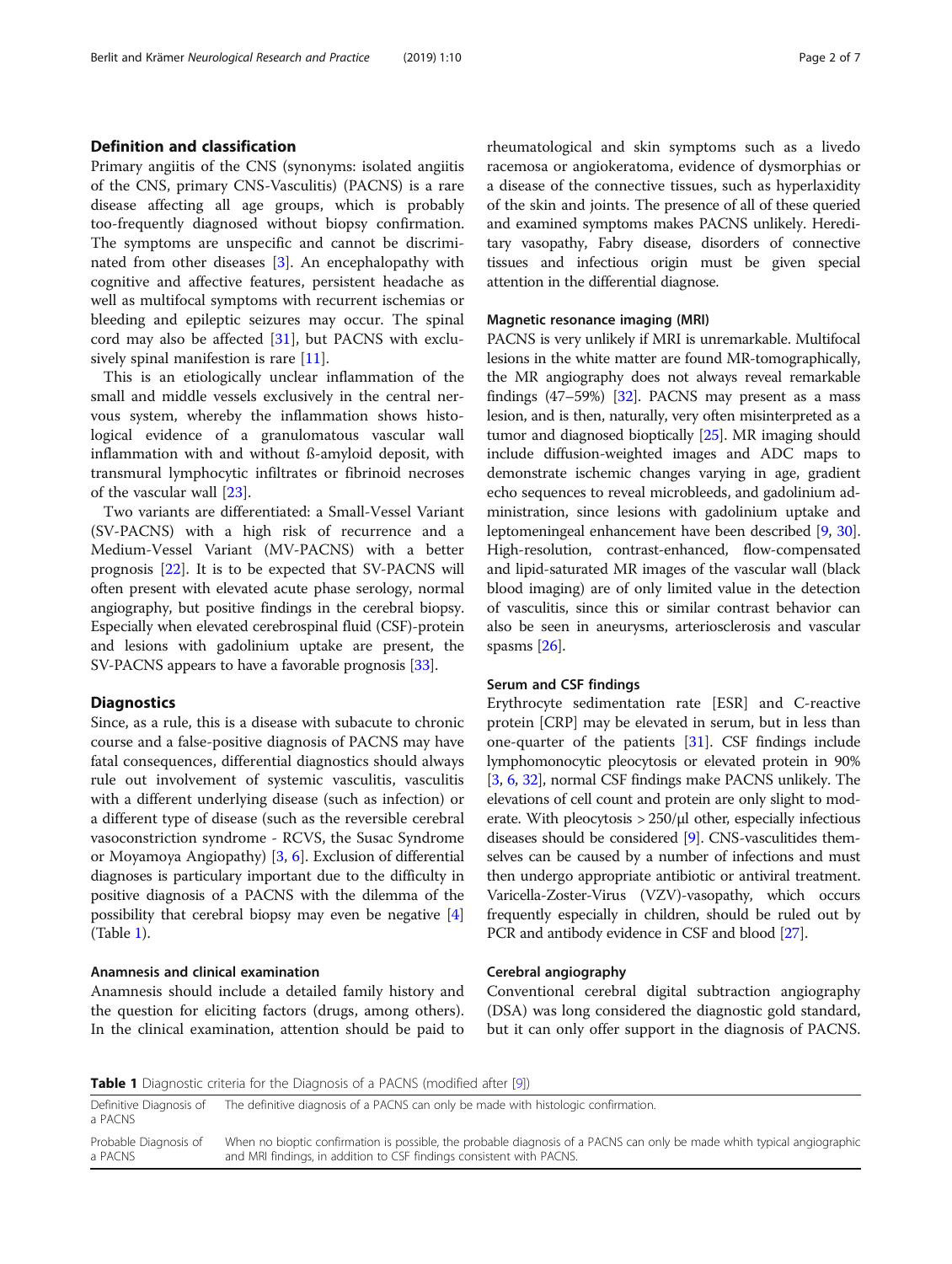The sensitivity of DSA is, however considerably higher than that of MR angiography, but in light of the lower risk of MRI, this has taken a firm place in diagnostics. In PACNS, different correlations between MR angiography and DSA have been described (56% versus 78%) [\[21](#page-5-0)]. Angiography can be negative if the small vessels (e.g.  $<$  500  $\mu$ m) are affected [[30](#page-6-0)]. The sensitivity of DSA is reported as between 50 and 90%. It must be remembered especially that in RCVS the angiographic changes often appear "typical of vasculitis". In RCVS, mild pleocytosis in CSF is possible [[18](#page-5-0)], but the characteristic recurrent thunderclap headaches of RCVS are helpful in the differential-diagnostic delineation [[34](#page-6-0)]. Microaneurysms are a typical finding of polyarteritis nodosa [\[9\]](#page-5-0), bilateral collateral nets with stenoses or occlusions of intracranial ICA, MCA and ACA are the hallmark of moyamoya angiopathy [\[7,](#page-5-0) [19](#page-5-0)]. Divry-van-Bogart Syndrome can only be excluded by DSA [\[8\]](#page-5-0).

#### Biopsy

All patients with a well-founded suspicion of PACNS should undergo leptomeningeal and cerebral biopsy after thorough differential diagnostic examinations; stereotactic biopsies are recommended only for mass lesions. The clinical diagnosis of PACNS using MRI and DSA, but without biopsy leads to frequent misdiagnoses [[3,](#page-5-0) [6](#page-5-0)]. The risk of a falsely-indicated long-term immunosuppression is generally considered to be higher than the risk of cerebral biopsy [[5\]](#page-5-0). The bioptic exclusion of differential diagnoses, especially primary CNS lymphomas, is important. Harvesting of a leptomeningeal and parenchymatous biopsy should be made whenever possible in an area affected by MRI or angiography. The preferred biopsy site is the non-dominant hemisphere, outside eloquent areas.

False-negative biopsies are not infrequent and are a particular diagnostic dilemma. It must be remembered that histology confirms only the vasculitis as such, but not its etiology. An infection, for example, must be ruled out by additional microbiological diagnostics in tissue or as part of CSF diagnostics. There are three different histological patterns in PACNS: granulomatous with multinuclear cells, often also with Beta-Amyloid deposits (58%), lymphocytic vasculitis (28%) or necrotizing vasculitis with fibrinoid necroses and frequently intracerebral bleeding (14%) [[33](#page-6-0)]. In the inflammatory variants of cerebral amyloid angiopathy (CAA), differentiation is made between cases with perivascular cellular infiltrates (CAA-related inflammation – CAA-ri) and those with transmural inflammation of the vessel wall (A-beta-related Angiitis - ABRA).

### Exclusion of other diseases

There is a large heterogeneous group of differential diagnoses which can imitate the clinical picture or individual findings. The exclusion of differential diagnoses is of uttermost importance for the diagnosis of PACNS. A German study found a total of 15 differential diagnoses in 44 of 69 patients referred with the diagnosis PACNS [[3\]](#page-5-0). Among these were diseases which could be treated with similar therapeutics, like systemic vasculitides, but there were also diseases requiring other treatments, such as multiple sclerosis, moyamoya disease and RCVS.

Numerous pathogens can lead to an inflammatory vasopathy or pathogen-related vasculitis (VZV, HIV, Hepatitis C, tuberculosis, borreliosis and syphilis [\[20](#page-5-0)]). In particular, a VZV-vasopathy should be ruled out. Both during the initial manifestation (varicella) and during the reactivation (zoster), stroke may occur on the basis of inflammatory vascular changes. While infestation of the large vessels usually affects the intracranial segment of the ICA or the MCA and is often associated with varicella or an ophthalmic zoster, a VZV vasopathy of the small vessels can occur without cutaneous manifestation. In this case, the differential diagnosis to PACNS is more difficult, making VZV-PCR in CSF and determination of the VZV-antibody index (serum/CSF) obligatory [[27](#page-6-0), [29\]](#page-6-0).

Important differential diagnoses of PACNS are presented in Table [2](#page-3-0).

#### Therapy

As a rule, when suspected PACNS is diagnosed, a "blind" treatment with GC or immunosuppressives should be avoided. The published (empirical) criteria require at least the histopathological exclusion of infectious diseases prior to initiating immunosuppressive therapy [\[6](#page-5-0)]. The clinical presentation and also the neuroradiological and CSF findings may be imitated by infectious diseases, such as endocarditis with recurrent septic embolisms or pathogen-related vasculitides [[5](#page-5-0)]. In such cases, "blind treatment" may lead to the patient's death [\[3](#page-5-0)]. Prior to initiating treatment, therefore, cerebral biopsy and the infectiological examination of the CSF are the clinical standard [\[6](#page-5-0)].

The decision in the individual case must be made depending on the dynamics of the disease. In an unclear diagnostic constellation (such as negative biopsy with otherwise typical findings) and a clinically-stable situation, follow up including MRI and CSF should be considered, for example after 3 months. Depending on the dynamics of the vascular changes (e.g. reversible in RCVS, fairly stable in atherosclerosis, more likely increasing in PACNS), a decision concerning immunosuppression can then be made [\[3](#page-5-0)]. In the cohort of the Mayo-Clinic, high dose steroids, followed by oral GC administration were applied [\[32\]](#page-6-0).

The therapy of choice consists of the combined administration of GC (1 mg/kg BW prednisolone) and cyclophosphamide (CYC), usually given i.v. in doses of 0.75 g/m2 BS monthly for 6 months. Among the 163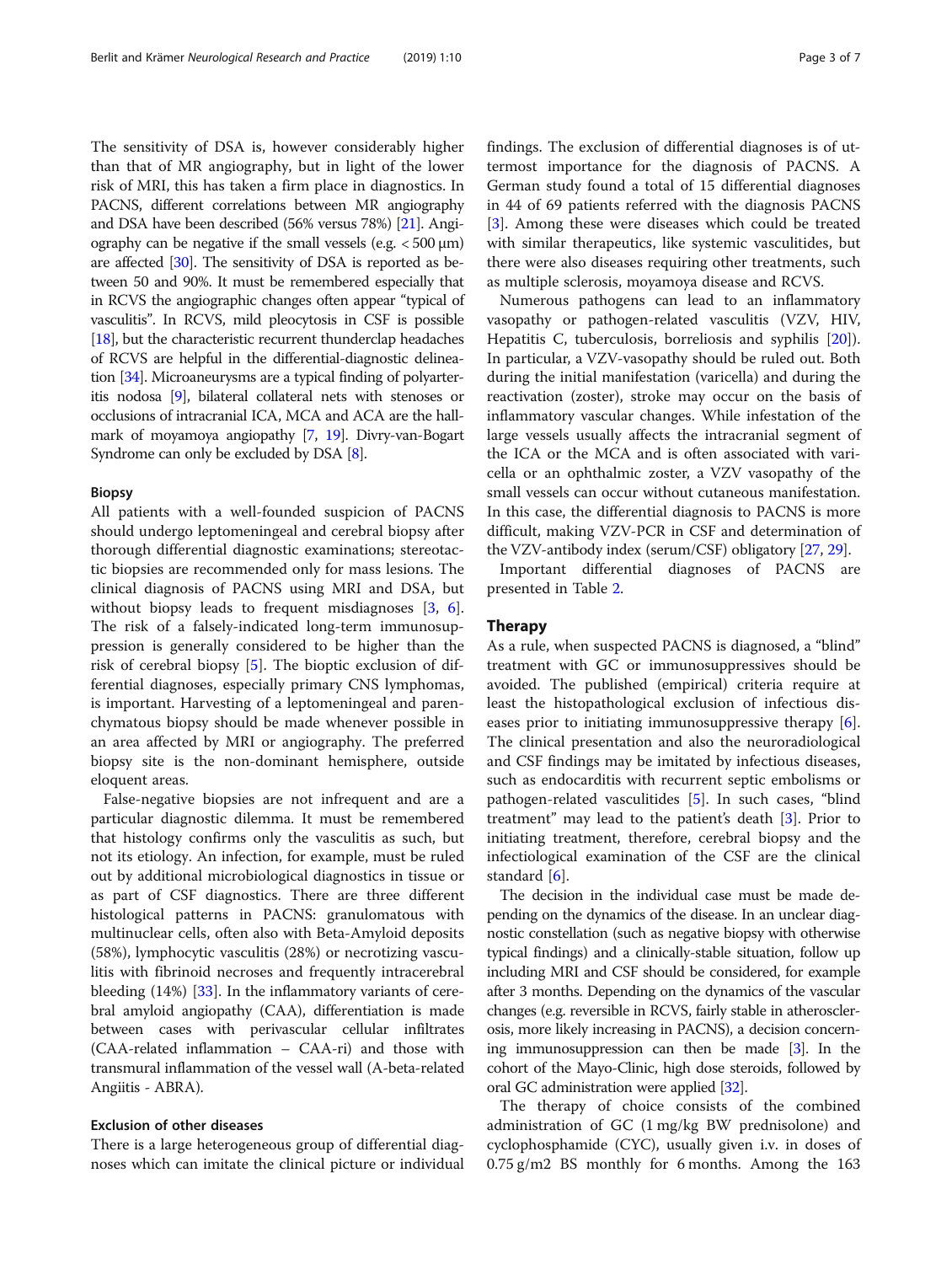<span id="page-3-0"></span>Other inflammatory diseases

− Autoimmune encephalitides

− Susac-Syndrome

Non-inflammatory diseases

− Atherosclerosis

- − Neurofibromatosis
- − Fibromuscular Dysplasia, Ehlers-Danlos IV, Marfan-Syndrome

− Genetic microangiopathies (COL4A1, CTC1, TREX)

- − CADASIL, CARASIL
- − Leukodystrophies
- − MELAS

− Moyamoya angiopathy

- − Fabry disease
- − Sneddon syndrome
- − Hypercoagubility

Demyelinating diseases

- − Multiple Sclerosis
- − ADEM
- − NMOSD

CNS-Involvement in Systemic Vasculitis

- − Large vessel vasculitides: Giant cell arteriitis, Takayasu Arteriitis
- − Medium size vessel vasculitides: Polyarteriitis nodosa, Kawasaki disease

− Small vessel vasculitides: ANCA-associated vasculitides (Granulomatosis with polyangiitis, microscopic polyangiitis, eosinophilic granulomatosis with polyangiitis) Immunocomplex-associated diseases (IgA-Vasculitis – Schönlein-Henoch Purpura, cyoglobulinemic vasculitis)

Involvement in Infections

- − Embolisms of subacute bacterial endocarditis
- − VZV-Vasopathy

− HSV, HIV, Hepatitis B, C, Parvoviruses Borreliae Lues, Tuberculosis, Rickettsias, fungi, protozoans

− parainfectious syndromes

Involvement in Systemic Diseases

- − Systemic Lupus erythematodes
- − Sjögren-Syndrome
- − Sclerodermia
- − Neurosarcoidosis
- − Neurobehçet

Reversible Cerebral Vasoconstriction Medication Syndromes or Druginduced Malignant Syndromes Diseases

- − Primary CNS-Lymphoma
- − Intravascular Lymphoma
- − Lymphomatoid Granulomatosis

patients at the Mayo Clinic (Rochester, USA), steroid therapy alone produced a responder rate of 86%, but an odds ratio (OR) for recurrence of 2.9 [\[32\]](#page-6-0). The combined administration of GC and CYC resulted in a similar success rate, but a significantly lower recurrence rate. The prognosis was less favorable if large vessels were affected (OR 6.1) and if stroke was already present at the start of therapy (OR 3.3).

Due to the side effects of CYC, many authors recommend a 6-month CYC therapy followed by maintenance therapy with AZA, MMF or MTX [\[9\]](#page-5-0).

In analogy to the studies in ANCA-associated vasculitides, in which it could be shown that RTX is just as effective as CYC, RTX has been increasingly used in PACNS in light of the good side effects. The required length of treatment is unclear. In individual cases, Infliximab, Tocilizumab or Etanercept was also used. Treatment monitoring is done clinically and using MRI, and where appropriate via CSF and DSA. In the inflammatory variants of CAA, especially ABRA, the prognosis appears to be even better with immunosuppressive therapy than in PACNS.

#### Behçet disease

Behçet Disease is a vasculitis of unknown etiopathogenesis which affects arteries and veins of different sizes. In the CHCC nomenclature, it is therefore termed vasculitis of variable vessel size [\[15\]](#page-5-0). It is associated with circulating immunocomplexes and the haplotype HLA-B51 [\[14](#page-5-0)]. Infectious triggers, autoimmune-mediated processes, prothrombotic anomalies of the coagulation system and a genetic predisposition are discussed. The annual incidence is 1 in 500,000 inhabitants in Germany, but 300–500 of 100,000 in Turkey. In the Netherlands, a prevalence of 1/100,000 was found among Caucasian inhabitants, 71/100,000 in inhabitants of Turkish origin and 39/100,000 in ethnic Moroccan inhabitants. Men are twice as often and more severely affected than women. The main manifestation age is between 20 and 40 years [\[12\]](#page-5-0).

#### Clinic and diagnostics

Recurrent oral and genital ulcerations, eye inflammations (uveitis) and skin changes are the guiding symptoms. Only 3% of the patients do not show oral ulcerations. Genital ulcerations are found in 60–90% of the patients, manifest in the scrotum or labiae and - in contrast to oral ulcers - leave scars. In the eyes, there are anterior or posterior uveitis, vitreous body infiltrates or retinal vasculitis. Among the skin changes are erythema nodosum, pseudo-folliculitides or papulopustular lesions. A non-specific pustulous reaction 24–48 h after local needle prick is termed a positive pathergy test. The developing pustula is sterile.

Basically, Behçet Disease is a multisystem disease of vasculitic origin, in which, in addition to the skin/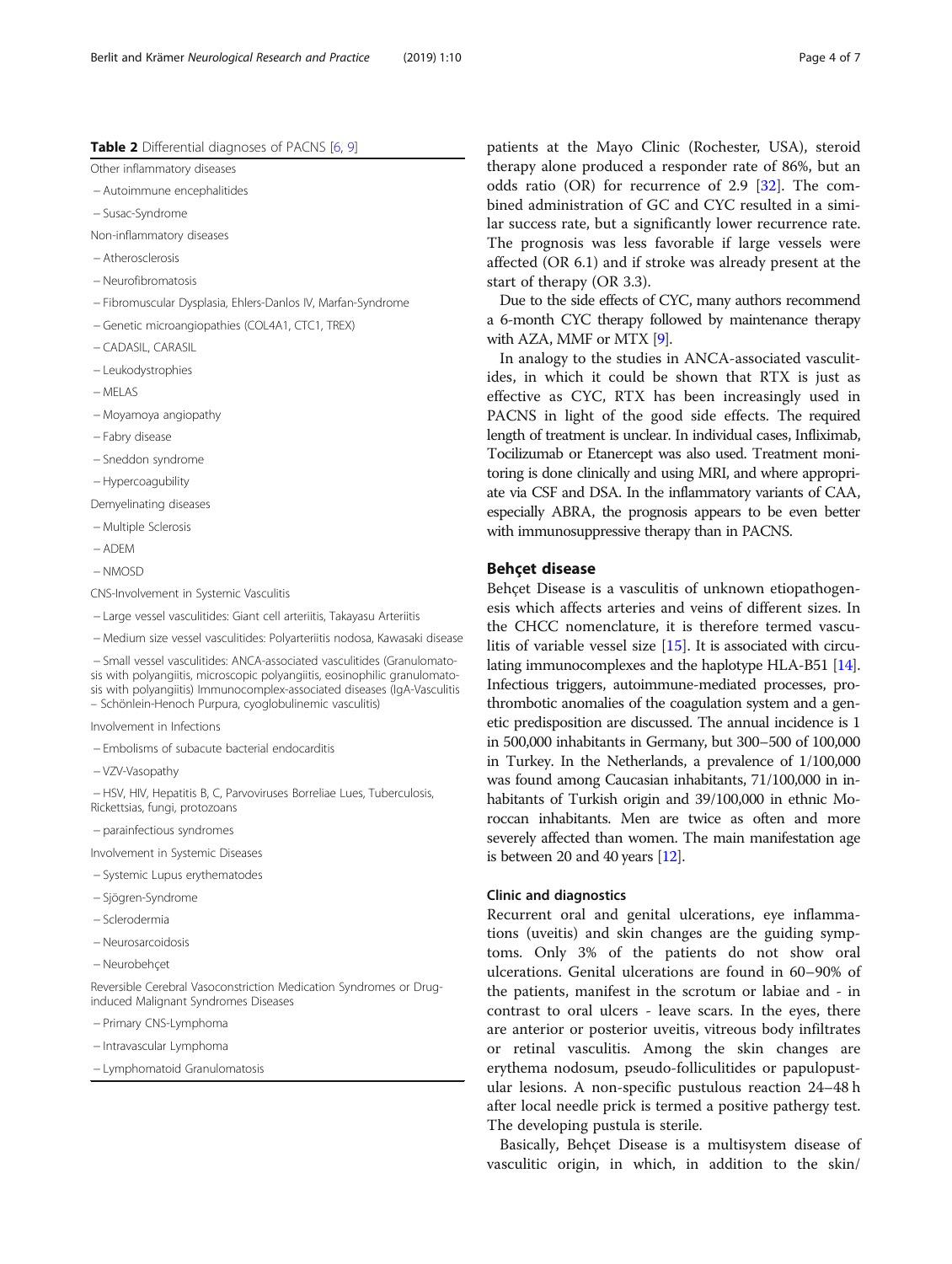mucosae and eyes, the joints (mono- or oligoarthritis), the gastrointestinal tract (ulcerations of the mucosa in the ileum or coecum), the lungs (pulmonary arterial arteritis) and the aorta or vessels of the extremities (thrombophlebitis, arteritis with development of pseudoaneurysms) may be affected (Table 3).

#### Neuro-Behçet

Neurological involvement occurs in 10–40% of all Behçet patients [\[16\]](#page-5-0), an average 5 years after onset of mucosal, skin and eye manifestations in the 3rd and 4th decade of life. Differentiation is made depending on the distribution pattern in parenchymatous (80%) and non-parenchymatous (early vascular, 20%) Neuro-Behçet.

Although vasculitis is the pathological hallmark in various lesions (skin, genitals, eye) and vasculitis with involvement of large vessels is confirmed, vasculitis is not regularly found in the CNS. A mild-intensity chronic lymphocytic or neutrophilic meningoencephalitis and multifocal necroses in the brain stem and basal ganglia have been described [[17\]](#page-5-0). Motoric deficits with spastic signs and brain stem symptoms, as well as distinctive mental features in the form of disruptions in memory and attention span are guiding symptoms of parenchymatous Neuro-Behçet [[16\]](#page-5-0). The onset of symptoms is usually acute, the course runs in episodes. MRI shows extensive lesions with contrast uptake, preferred sites in the basal ganglia or in the brain stem reaching toward the diencephalon. These lesions are not limited to vascular territories and may cause brain stem atrophy. In 10– 20%, the spinal cord is also affected. Aseptic meningitis and patients with purely psychopathological distinctive features are less frequent. In the CSF, at least half the patients present with pleocytosis and increased protein. Usually there is lymphocytic, less often a mixed-cell or primarily granulocytic pleocytosis (0–485, median 30/μl) or isolated protein elevations. While in 70% of the cases there is a pathological IgG-Index, oligoclonal banding is often only temporarily present. In the laboratory analysis, the HLA-B-51 status may be helpful: In Morbus

Table 3 Diagnostic Criteria (International Team for the Revision of the International Criteria for Behcet's 2014)

| Criteria                                                          | Points |
|-------------------------------------------------------------------|--------|
| Eye involvement (Uveitis/Iritis with hypopyon, Retinitis)         |        |
| Genital ulcerations (usually heals with scars)                    |        |
| Oral ulcerations (usually 3 x per year, no sequelae)              | 2      |
| Skin lesions (Erythema nodosum, folliculitis, sterile pustulae)   | 1      |
| Neuro-Behcet (no isolated headache)                               |        |
| Vascular manifestation (venous or arterial thromboses, aneurysms) |        |
| Positive pathergy test (optional)                                 |        |

4 Points: possible, 5 Points: very probable, 6 Points: almost certain diagnosis (94% sensitivity, 90% specificity)

Behçet, 40–80% of the patients present this HLA characteristic, while it can be found in up to 24% of healthy Turkish patients and in up to 8% of healthy German patients [[12\]](#page-5-0). It may be difficult to distinguish multiple sclerosis from Neuro-Behçet. The main symptoms of non-parenchymatous Neuro-Behçet (20% of the total group) are intracranial hypertension, sinus- or venous thromboses and aseptic meningitis [\[16\]](#page-5-0). Sinus- or venous thromboses are visible in MR-angiography, tissue lesions in the MRI.

#### Therapy

Therapy follows consensus recommendations, since there are no large therapy studies [[16](#page-5-0)]. Administration of GC (500–1000 mg methylprednisolone) over 5–7 days is considered the therapy of choice in an acute disease episode; oral tapering over 2–3 months is expected to prevent early recurrences. Many patients with Neuro-Behçet require long-term interval therapy with low-dose GC. Typically, this treatment is combined with a steroid-sparing immunosuppressive, whereby AZA, chlorambucil and MTX alone or in combination have been tried in smaller studies [\[28](#page-6-0)].

At any rate, 38 of the examined 40 patients with Neuro-Behçet responded to CYC in a study by Aid Ben Haddou. CYC was administered with GC at 600 mg/m2 BS on days 1, 2, 4, 6, and 8. Then a bolus of 600 mg/m2 BS every 2 months for 2 years followed [[2](#page-5-0)].

Therapy with *Ciclosporin A*, which has high effectivity in the treatment of ocular lesions, is not recommended in the treatment of neurological complications, since the CNS side effects which are occasionally observed under Ciclosporin A are very difficult to differentiate from the symptoms of the underlying disease. Sinus thromboses are anticoagulated, whereas there is no consensus concerning peripheral leg vein thromboses. Here, immunosuppression appears to be more important than anticoagulation [[1](#page-5-0)]. For *Infliximab*, efficacy and safety in neurological involvement was shown in a Phase 3 study. Infliximab was administered at 5 mg/kg BW 0, 2, 6 and then every 8 weeks. If the response was incomplete at week 30, the dose was increased to 10 mg/kg BW [\[13\]](#page-5-0). Tocilizumab was beneficial in uveitides which were unresponsive to interferone and anti-TNF-Alpha therapy [\[10](#page-5-0)]. Alemtuzumab is an option in severe, therapy-refractive Morbus Behçet [\[24\]](#page-5-0).

#### Acknowledgements

Not applicable.

Consensus Group: Marcel Arnold, M.D., Bern, Martin W. Baumgärtel, M.D., Münster, Peter Berlit, M. D., Berlin, Thomas Gattringer, M.D., Graz, Bernhard Hellmich, M.D., Kirchheim-Teck, Markus Krämer, M. D., Essen, Peter Lamprecht, M.D., Lübeck, Christof Specker, M.D., Essen, Andreas Steinbrecher, M.D., Erfurt. Involved Societies: German Neurological Society, German Rheumatological Society, German Society of Internal Medicine, Austrian Neurological Society, Swiss Neurological Society.

#### Funding

Not applicable.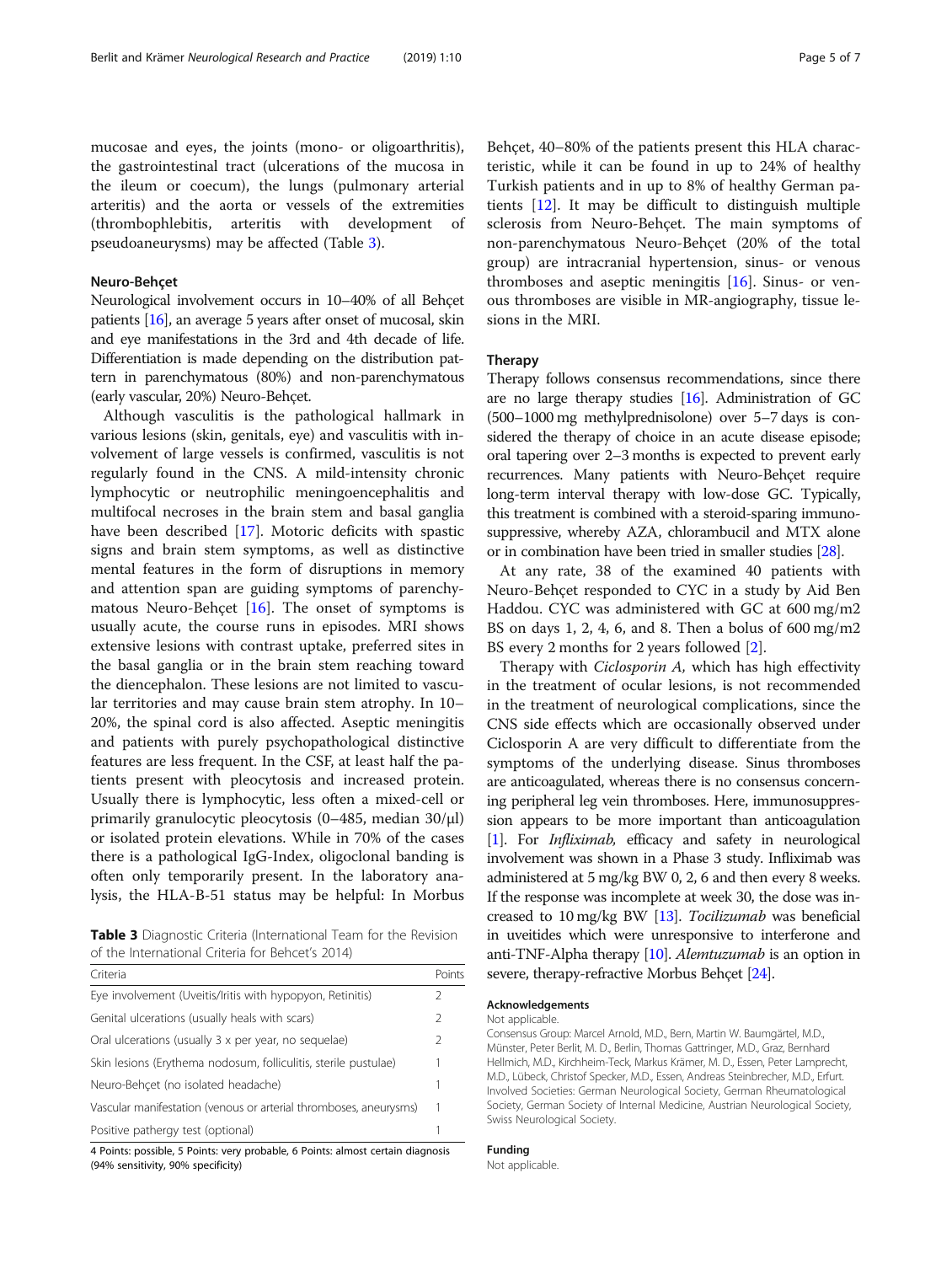#### <span id="page-5-0"></span>Availability of data and materials

Not applicable.

#### Declarations

The guideline is based on a medline research and was developed in a modified Delphi process and approved by the involved societies.

We note that these guidelines have not been peer reviewed by the journal as a regular research article. These recommendations have been approved by the Guideline Committee of the German Society of Neurology (DGN), the Board of the DGN, the Board of all societies involved.

Its German extended version is published on the websites of the societies involved and on the website of the AWMF (Arbeitsgemeinschaft der Wissenschaftlichen Medizinischen Fachgesellschaften; Collaboration of medical societies). Its importance in the field and its suitability for publication in Neurological Research and Practice has been evaluated and confirmed by an independent Neurological Research and Practice Editorial Board Member. No additional reviews have been solicited.

#### Authors' contributions

Both authors have equally contributed to the design of the work, and the acquisition and interpretation of data. PB has drafted the English version and substantively revised it. Both authors read and approved the final manuscript.

# Ethics approval and consent to participate

Not applicable.

#### Consent for publication

Not applicable.

#### Competing interests

PB received speaker's honoraria from Bayer, Pfizer und Roche. MK received speaker's honoraria from Biogen, TEVA, Novartis, Rode, Amicus, Shire.

#### Publisher's Note

Springer Nature remains neutral with regard to jurisdictional claims in published maps and institutional affiliations.

#### Author details

<sup>1</sup>Deutsche Gesellschaft für Neurologie, Reinhardtstr. 27 C, 10117 Berlin, Germany. <sup>2</sup>Neurologie, Alfried-Krupp-Krankenhaus Essen, Alfried-Krupp-Straße 21, 45131 Essen, Germany.

#### Received: 17 January 2019 Accepted: 28 February 2019 Published online: 26 March 2019

#### References

- 1. Ahn, J. K., Lee, Y. S., Jeon, C. H., Koh, E. M., & Cha, H. S. (2008). Treatment of venous thrombosis associated with Behcet's disease: Immunosuppressive therapy alone versus immunosuppressive therapy plus anticoagulation. Clinical Rheumatology, 27(2), 201–205.
- 2. Ait Ben Haddou, E. H., Imounan, F., Regragui, W., Mouti, O., Benchakroune, N. , Abouqal, R., Benomar, A., & Yahyaoui, M. (2012). Neurological manifestations of Behcet's disease: Evaluation of 40 patients treated by CYCe. Rev Neurol (Paris), 168(4), 344–349.
- 3. Becker, J., Horn, P. A., Keyvani, K., Metz, I., Wegner, C., Bruck, W., Heinemann, F. M., Schwitalla, J. C., Berlit, P., & Kraemer, M. (2017). Primary central nervous system vasculitis and its mimicking diseases – Clinical features, outcome, comorbidities and diagnostic results – A case control study. Clinical Neurology and Neurosurgery, 156, 48–54.
- 4. Berlit, P. (2009a). Isolated angiitis of the CNS and bacterial endocarditis: Similarities and differences. Journal of Neurology, 256(5), 792–795.
- Berlit, P. (2009b). Primary angiitis of the CNS An enigma that needs worldwide efforts to be solved. European Journal of Neurology, 16(1), 10-11.
- 6. Berlit, P., & Kraemer, M. (2014). Cerebral vasculitis in adults: What are the steps in order to establish the diagnosis? Red flags and pitfalls. Clinical and Experimental Immunology, 175(3), 419–424.
- Bersano, A., Guey, S., Bedini, G., Nava, S., Herve, D., Vajkoczy, P., Tatlisumak, T., Sareela, M., van der Zwan, A., Klijn, C. J., Braun, K. P., Kronenburg, A., Acerbi, F., Brown, M. M., Calviere, L., Cordonnier, C., Henon, H., Thines, L., Khan, N., Czabanka, M., Kraemer, M., Simister, R., Prontera, P., Tournier-LASAerve, E., & Parati, E. (2016a). Research

progresses in understanding the pathophysiology of Moyamoya disease. Cerebrovascular Diseases, 41(3–4), 105–118.

- 8. Bersano, A., Morbin, M., Ciceri, E., Bedini, G., Berlit, P., Herold, M., Saccucci, S., Fugnanesi, V., Nordmeyer, H., Farago, G., Savoiardo, M., Taroni, F., Carriero, M. , Boncoraglio Giorgio, B., Perucca, L., Caputi, L., Parati Eugenio, A., & Kraemer, M. (2016b). The diagnostic challenge of Divry van Bogaert and Sneddon syndrome: Report of three cases and literature review. Journal of the Neurological Sciences, 364, 77–83.
- 9. Birnbaum, J., & Hellmann, D. B. (2009). Primary angiitis of the central nervous system. Archives of Neurology, 66(6), 704–709.
- 10. Eser Ozturk, H., Oray, M., & Tugal-Tutkun, I. (2018). Tocilizumab for the treatment of Behcet uveitis that failed interferon alpha and anti-tumor necrosis factor-alpha therapy. Ocular Immunology and Inflammation, 26(7), 1005–1014.
- 11. Goertz, C., Wegner, C., Brueck, W., & Berlit, P. (2010). Primary angiitis of the CNS with pure spinal cord involvement: A case report. Journal of Neurology, 257(10), 1762–1764.
- 12. Hatemi, G., Seyahi, E., Fresko, I., Talarico, R., & Hamuryudan, V. (2017). One year in review 2017: Behcet's syndrome. Clinical and Experimental Rheumatology, 35 Suppl 108(6), 3–15.
- 13. Hibi, T., Hirohata, S., Kikuchi, H., Tateishi, U., Sato, N., Ozaki, K., Kondo, K., & Ishigatsubo, Y. (2016). Infliximab therapy for intestinal, neurological, and vascular involvement in Behcet disease: Efficacy, safety, and pharmacokinetics in a multicenter, prospective, open-label, single-arm phase 3 study. Medicine (Baltimore), 95(24), e3863.
- 14. Horie, Y., Meguro, A., Ohta, T., Lee, E. B., Namba, K., Mizuuchi, K., Iwata, D., Mizuki, N., Ota, M., Inoko, H., Ishida, S., Ohno, S., & Kitaichi, N. (2017). HLA-B51 carriers are susceptible to ocular symptoms of Behcet disease and the association between the two becomes stronger towards the east along the silk road: A literature survey. Ocular Immunology and Inflammation, 25(1), 37–40.
- 15. Jennette, J. C., Falk, R. J., Bacon, P. A., Basu, N., Cid, M. C., Ferrario, F., Flores-Suarez, L. F., Gross, W. L., Guillevin, L., Hagen, E. C., Hoffman, G. S., Jayne, D. R., Kallenberg, C. G., Lamprecht, P., Langford, C. A., Luqmani, R. A., Mahr, A. D., Matteson, E. L., Merkel, P. A., Ozen, S., Pusey, C. D., Rasmussen, N., Rees, A. J., Scott, D. G., Specks, U., Stone, J. H., Takahashi, K., & Watts, R. A. (2013). 2012 revised international Chapel Hill consensus conference nomenclature of Vasculitides. Arthritis and Rheumatism, 65(1), 1–11.
- 16. Kalra, S., Silman, A., Akman-Demir, G., Bohlega, S., Borhani-Haghighi, A., Constantinescu, C. S., Houman, H., Mahr, A., Salvarani, C., Sfikakis, P. P., Siva, A., & Al-Araji, A. (2014). Diagnosis and management of neuro-Behcet's disease: Internationalconsensus recommendations. Journal of Neurology, 261(9), 1662–1676.
- 17. Kidd, D., Steuer, A., Denman, A. M., & Rudge, P. (1999). Neurological complications in Behcet's syndrome. Brain, 122, 2183–2194.
- 18. Kraayvanger, L., Berlit, P., Albrecht, P., Hartung, H. P., & Kraemer, M. (2018). Cerebrospinal fluid findings in reversible cerebral vasoconstriction syndrome - a way to differentiate from cerebral vasculitis? Clinical and Experimental Immunology. <https://doi.org/10.1111/cei.13148> Epub ahead of print.
- 19. Kraemer, M., & Berlit, P. (2010a). Primary central nervous system vasculitis and moyamoya disease: Similarities and differences. Journal of Neurology, 257(5), 816–819.
- 20. Kraemer, M., & Berlit, P. (2010b). Systemic, secondary and infectious causes for cerebral vasculitis: Clinical experience with 16 new European cases. Rheumatology International, 30(11), 1471–1476.
- 21. Kraemer, M., & Berlit, P. (2011). Primary central nervous system vasculitis: Clinical experiences with 21 new European cases. Rheumatology International, 31(4), 463–472.
- 22. MacLaren, K., Gillespie, J., Shrestha, S., Neary, D., & Ballardie, F. W. (2005). Primary angiitis of the central nervous system: Emerging variants. QJM, 98(9), 643–654.
- 23. Miller, D. V., Salvarani, C., Hunder, G. G., Brown, R. D., Parisi, J. E., Christianson, T. J., & Giannini, C. (2009). Biopsy findings in primary angiitis of the central nervous system. The American Journal of Surgical Pathology, 33(1), 35–43.
- 24. Mohammad, A. J., Smith, R. M., Chow, Y. W., Chaudhry, A. N., & Jayne, D. R. (2015). Alemtuzumab as remission induction therapy in Behcet disease: A 20-year experience. The Journal of Rheumatology, 42(10), 1906–1913.
- 25. Molloy, E. S., Singhal, A. B., & Calabrese, L. H. (2008). Tumour-like mass lesion: An under-recognised presentation of primary angiitis of the central nervous system. Annals of the Rheumatic Diseases, 67(12), 1732–1735.
- 26. Mossa-Basha, M., Shibata, D. K., Hallam, D. K., de Havenon, A., Hippe, D. S., Becker, K. J., Tirschwell, D. L., Hatsukami, T., Balu, N., & Yuan, C. (2017). Added